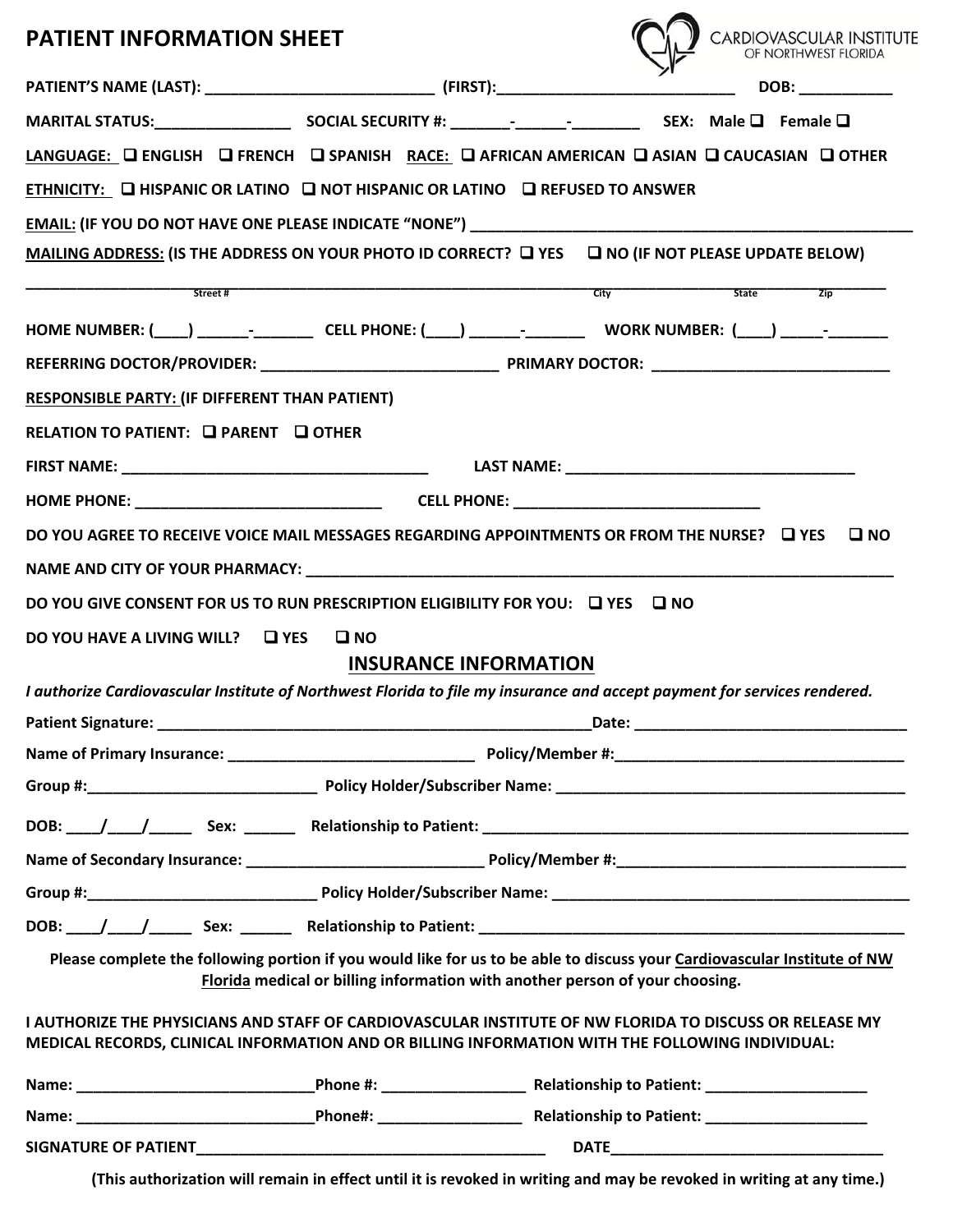

# (850)769-0329

625 W. Baldwin Rd., Suite C Panama City, FL 32405

| <b>DATE</b>         |               |     |                                       |
|---------------------|---------------|-----|---------------------------------------|
| <b>Patient Name</b> | Date of Birth | Age | Marital Status (circle one)           |
|                     |               |     | Single Married<br>Widowed<br>Divorced |

\_\_\_\_\_\_\_\_\_\_\_\_\_\_\_\_\_\_\_\_\_\_\_\_\_\_\_\_\_\_\_\_\_\_\_\_\_\_\_\_\_\_\_\_\_\_\_\_\_\_\_\_\_\_\_\_\_\_\_\_\_\_\_\_\_\_\_\_\_\_\_\_\_\_\_\_\_\_\_\_\_\_\_\_\_\_\_\_\_

REASON FOR TODAY'S APPOINTMENT: \_\_\_\_\_\_\_\_\_\_\_\_\_\_\_\_\_\_\_\_\_\_\_\_\_\_\_\_\_\_\_\_\_\_\_\_\_\_\_\_\_\_\_\_\_\_\_\_\_\_\_\_\_\_\_\_\_

### WHO REFERRED YOU FOR TODAY'S APPOINTMENT? \_\_\_\_\_\_\_\_\_\_\_\_\_\_\_\_\_\_\_\_\_\_\_\_\_\_\_\_\_\_\_\_\_\_\_\_\_\_\_\_\_\_\_\_\_\_

WHO IS YOUR PRIMARY DOCTOR? \_\_\_\_\_\_\_\_\_\_\_\_\_\_\_\_\_\_\_\_\_\_\_\_\_\_\_\_\_\_\_\_\_\_\_\_\_\_\_\_\_\_\_\_\_\_\_\_\_\_\_\_\_\_\_\_\_\_\_\_

| <b>MEDICAL CONDITIONS</b> |     | <b>PAST SURGERIES</b> |
|---------------------------|-----|-----------------------|
|                           | O   |                       |
| כי                        |     |                       |
| <u> ว</u><br>د            | 8   | ີ<br>P                |
|                           | O,  | 4                     |
| 5 <sup>2</sup>            | 10) | $5^{\circ}$           |

| <b>FAMILY HISTORY</b>       |                  |               | <b>MEDICATIONS</b> |                       |                                                |
|-----------------------------|------------------|---------------|--------------------|-----------------------|------------------------------------------------|
|                             | <b>If Living</b> |               | <b>If Deceased</b> |                       | $\left( \begin{matrix} 1 \end{matrix} \right)$ |
|                             | Age              | <b>Health</b> | Age                | <b>Cause of Death</b> | 2)                                             |
| <b>Father</b>               |                  |               |                    |                       | 3)                                             |
| <b>Mother</b>               |                  |               |                    |                       | 4)                                             |
| <b>Brothers or Sisters:</b> |                  |               |                    |                       | 5)                                             |
| 1)                          |                  |               |                    |                       | 6)                                             |
| 2)                          |                  |               |                    |                       | $\mathbf{7}$                                   |
| 3)                          |                  |               |                    |                       | 8)                                             |
| 4)                          |                  |               |                    |                       | 9)                                             |

| Are you allergic to IVP Dye? Yes or No                                            | Are you allergic to Latex? Yes or No |  |  |  |  |
|-----------------------------------------------------------------------------------|--------------------------------------|--|--|--|--|
| <b>SOCIAL HISTORY</b>                                                             |                                      |  |  |  |  |
|                                                                                   |                                      |  |  |  |  |
|                                                                                   |                                      |  |  |  |  |
|                                                                                   |                                      |  |  |  |  |
|                                                                                   |                                      |  |  |  |  |
| Do you drink alcohol? Yes or No How much/how frequently? ________________________ |                                      |  |  |  |  |

Do you exercise? Yes or No How much / how frequently? \_\_\_\_\_\_\_\_\_\_\_\_\_\_\_\_\_\_\_\_\_\_\_\_\_\_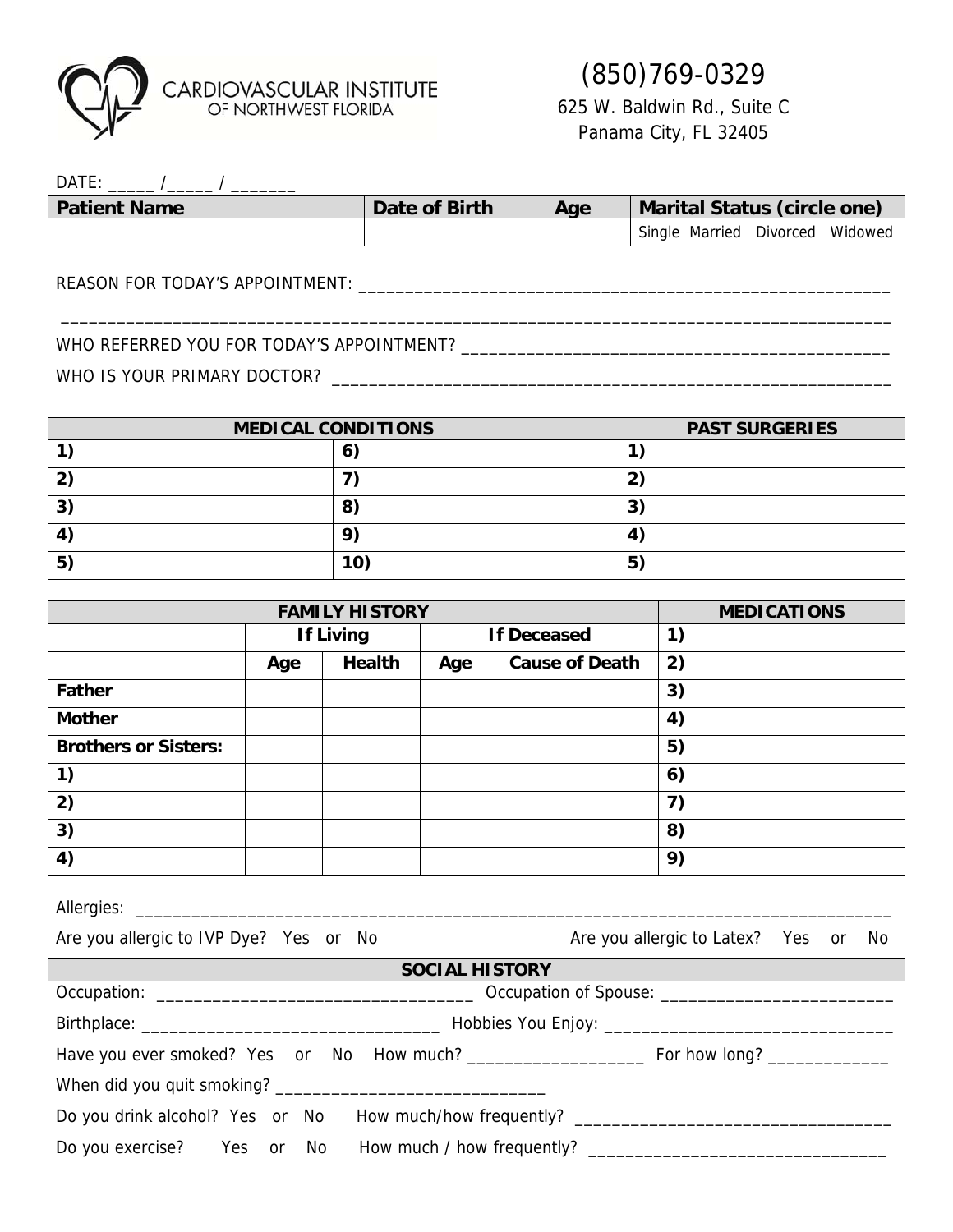PLEASE CIRCLE IF ANY OF THESE SYMPTOMS ARE PRESENT:

CONSTITUTIONAL: Fever, chills, weakness, sweats, weight gain, weight loss, loss of appetite

ALLERGY: IVP Dye

EYES: Sudden loss of vision in one or both eyes, blurred vision, discharge, itching, pain, redness

EARS: pain, bleeding, drainage, hearing loss

NOSE: bleeding, discharge

THROAT: pain, swelling, voice change, difficulty swallowing

- CARDIAC: black out spells, fainting spells, heart racing, heart skipping beats, chest pain, difficulty laying flat due to breathing problems, dizziness
- PULMONARY: Shortness of breath, history of COPD, history of asthma, wheezing, coughing up blood, pain with breathing
- GI: history of ulcers, hiatal hernia, diverticulitis, blood in stool or unusually dark stools, history of liver problems, hepatitis, cirrhosis, abdominal pain, nausea, vomiting
- GU: history of kidney disease, blood in urine, painful urination

MUSCULOSKELETAL: Aching in muscles of calves, legs or buttocks when walking

SKIN: Loss of hair on legs, rash, itching

NEUROLOGIC: history of stroke, history of seizures, headache, problems when walking

PSYCHIATRIC: history of anxiety, history of depression

ENDOCRINE: history of diabetes: if so, when were you diagnosed? \_\_\_\_\_\_\_\_\_\_\_\_\_\_\_\_\_\_\_\_\_\_\_\_\_\_\_\_\_ History of thyroid disease

PREGNANCY: Are you pregnant? \_\_\_\_\_\_\_\_\_\_\_\_\_ Do you plan to get pregnant in the future? \_\_\_\_\_\_\_\_\_\_\_\_

HEMATOLOGIC: Easy bruising, abnormal bleeding, history of blood clots

Are you a FORMER or a CURRENT smoker?

Have you ever had a CT Scan or ultrasound of the abdomen checking for aneurysm?